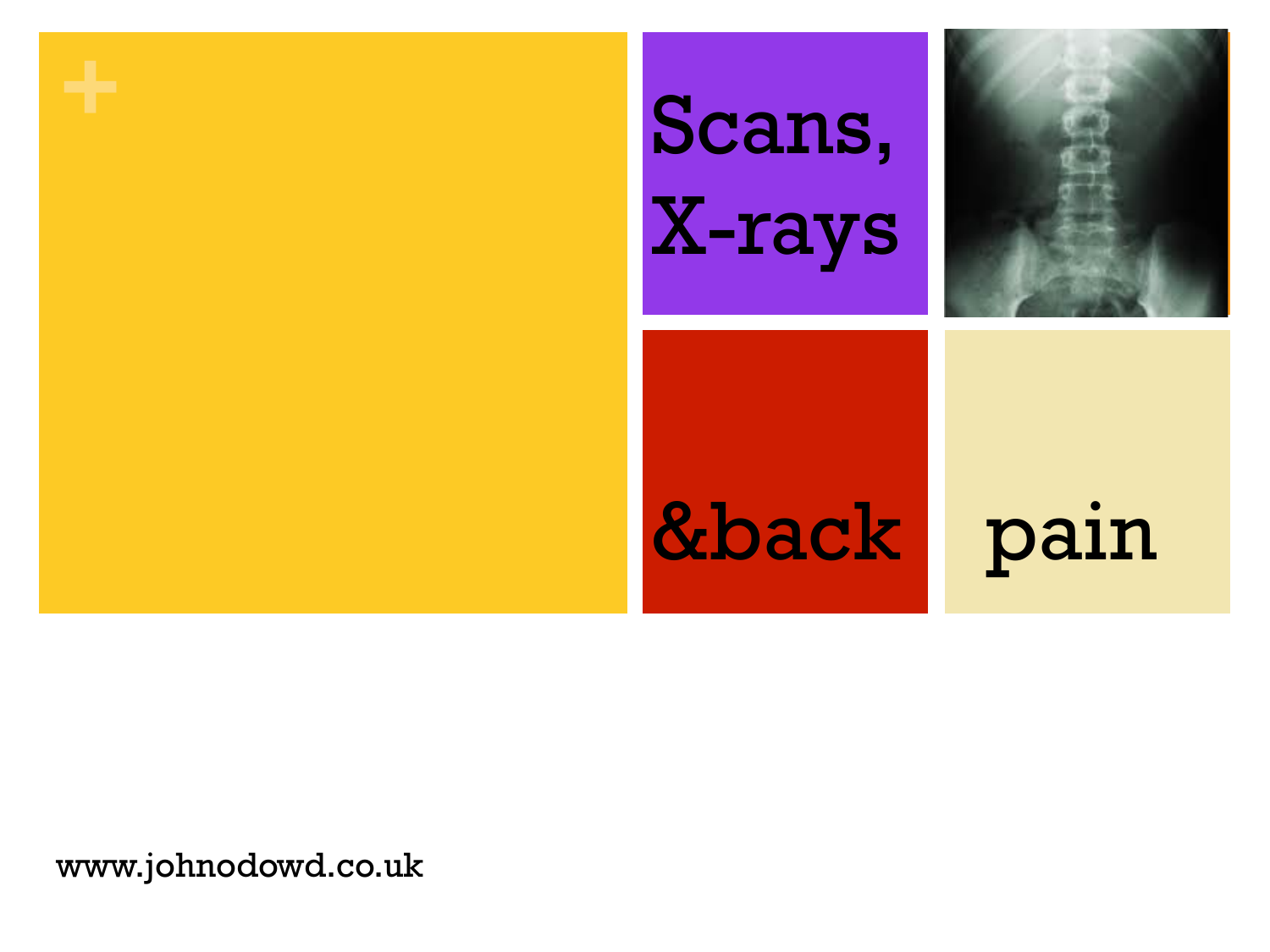#### **+** About spinal conditions and back pain

- **n** Many doctors and people believe that having a scan will show exactly the source and reason for their pain
- **n** This is the case for more serious conditions like fractures or tumours but not for the 93% of back pain which is non-specific or mechanical
- Many scientific papers found abnormal findings on MRI scans of healthy pain-free people (in spines, shoulders, knees, brains)
- $\blacksquare$  It's frustrating not to know where exactly the pain is coming from and there are many theories to explain the pain
- $\blacksquare$  It's important not to get too worried about what the scan shows as long as this is nothing serious

"Patients often feel like they are getting better care if people are ordering fancy tests, and there are some patients who come in demanding an M.R.I. that's part of the problem,"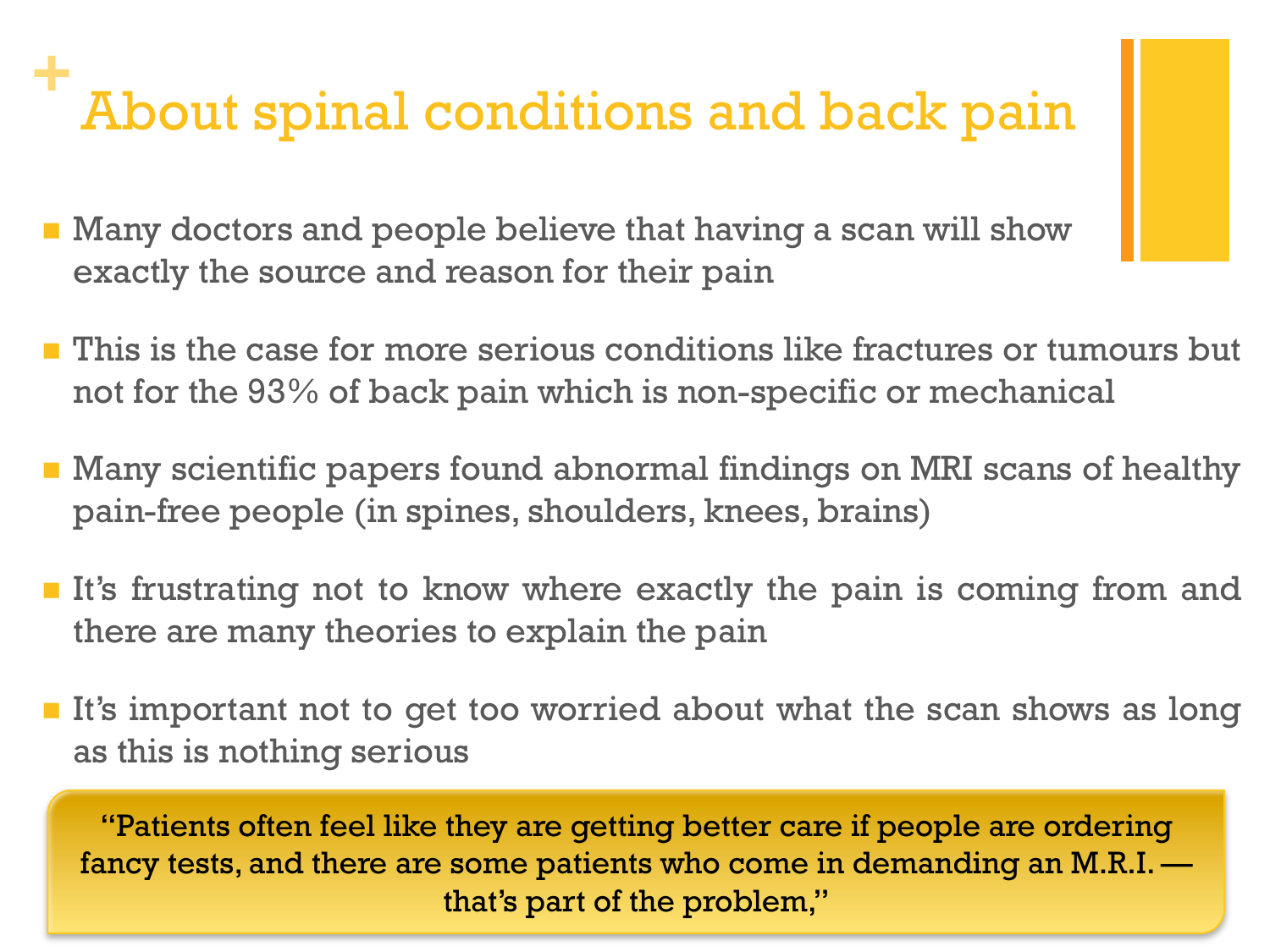**+** Scans do not always show what is hurting and it's not only in the spine…

#### **Scans and the shoulder Scans and the knee**

- **n** In asymptomatic pitchers of baseball: 90% have abnormal shoulder cartilage
- $\blacksquare$  87% have abnormal rotator cuff tendons
- $\blacksquare$  65% have joint osteoarthritis (Girish, 2008)



- In a large study of 995 people it was found that:
- **n** Meniscal tears are just as common in people with knee arthritis but without knee pain as in people with arthritis and with knee pain (Englund, 2011)

**Scans and the brain** 

 $\blacksquare$  Also when scanning the brain, it is common to find abnormalities in healthy symptom-free people (Morris, 2008)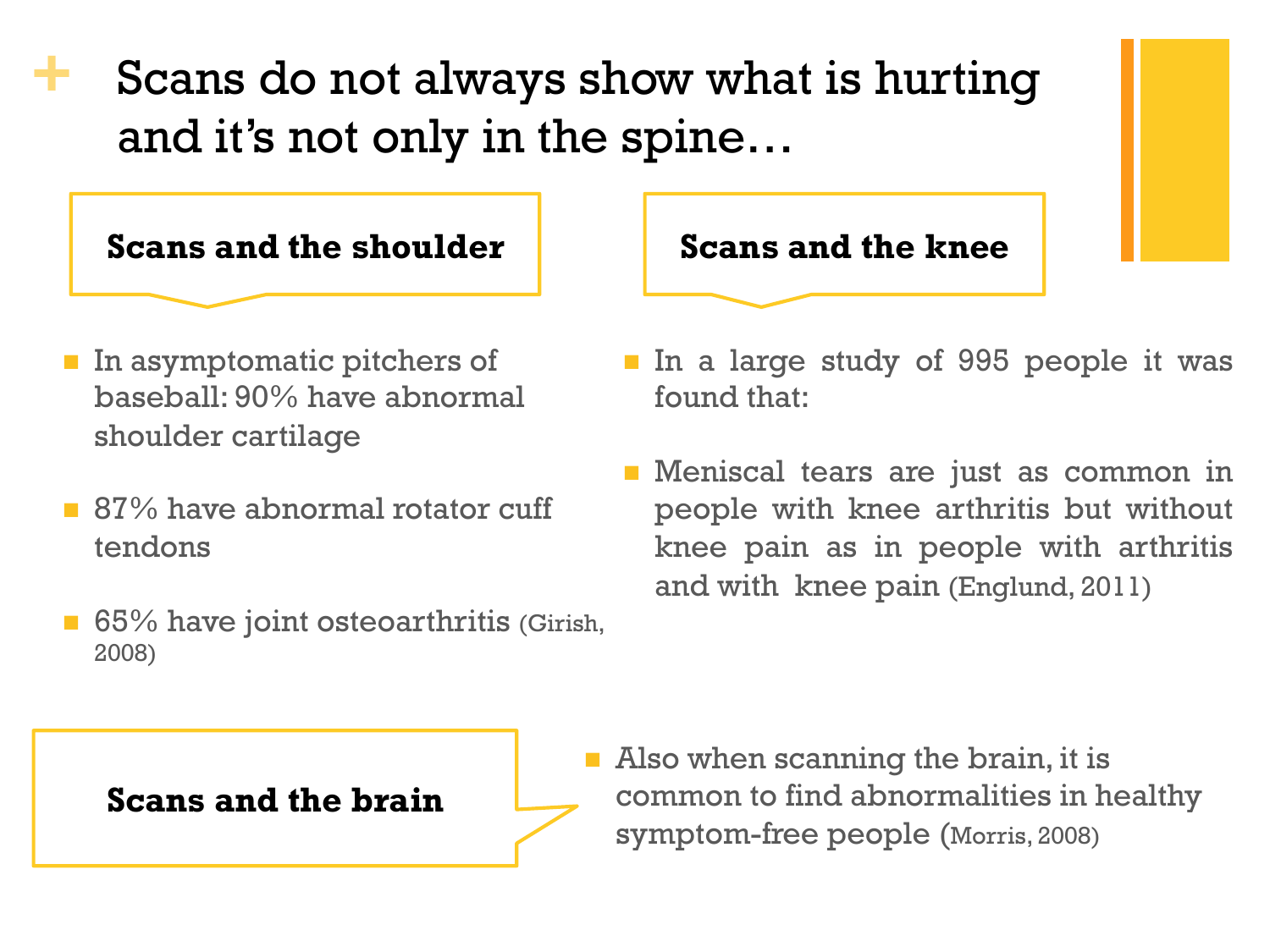## What about the spine and MRI scans? Can we see the pain?

The situation is no more clearer when it comes to looking at scans of the spine

> Up to 60% of adults with NO back pain have degenerative changes on MRI scans

Disc degeneration increases with age and is present in about 15% of people in their 20's and 87% of people over the age of 60 years

About 20-25% of people who get an MRI scan will have a herniated disc whether they have pain or not!

Up to 75% of people without back pain have facet joint effusion on a scan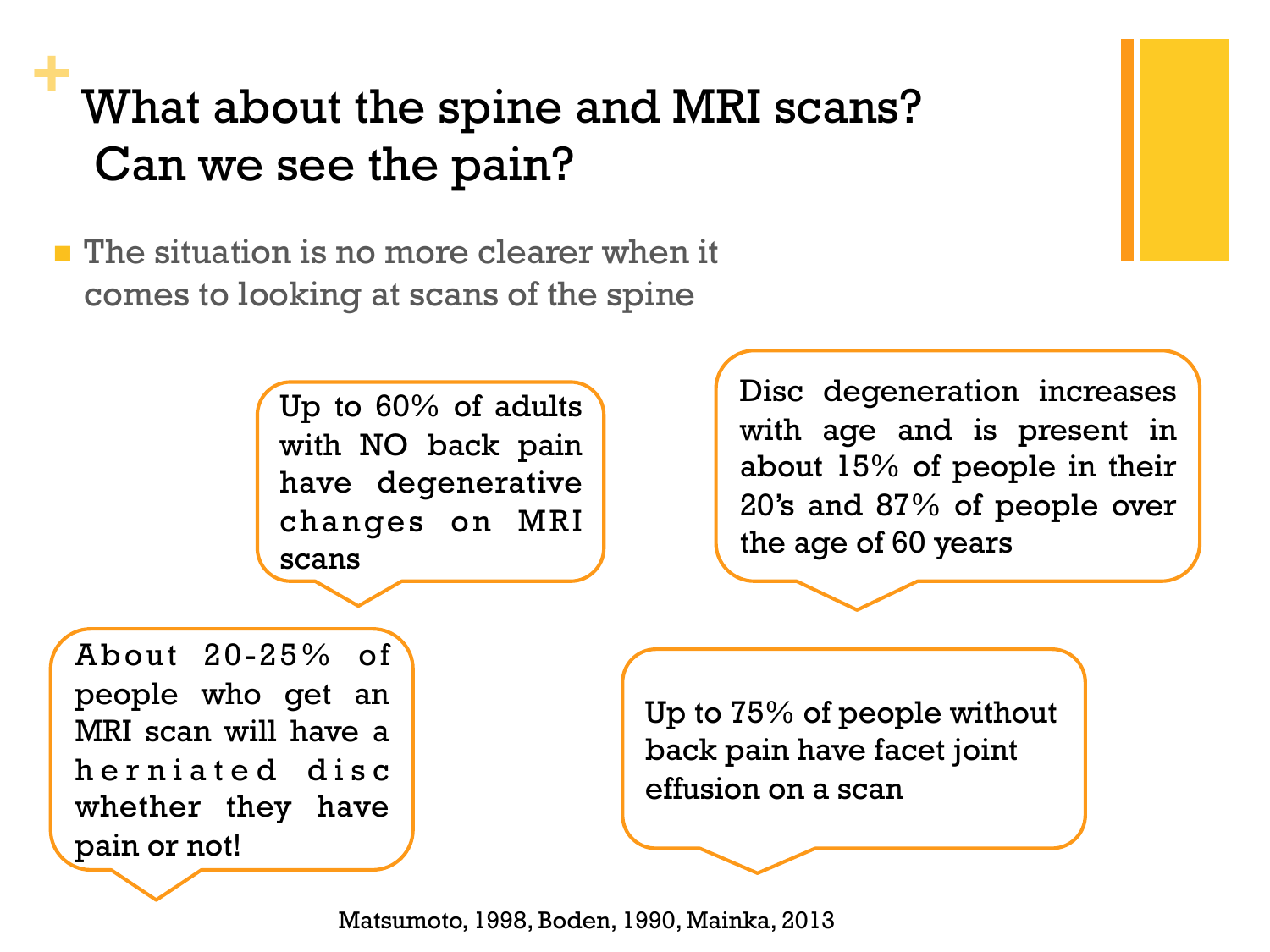## **+** So what does this mean?

- **n** Medical technology and diagnostic imaging have evolved so much that they can detect any abnormality on a scan, x-ray, ultrasound or any other machine
- **n** Most of the abnormal findings do not relate to the person's pain, they purely report ANY abnormality
- **n** Our body and its many structures are constantly undergoing changes due to the stresses we put them under
- If is normal for these structures to change with time and as we become older, more degenerative changes are seen but these are very common and do not always explain the pain

"After injury tissues heal. But muscles learn, they readily develop habits of guarding that outlast the injury. " Janet Travell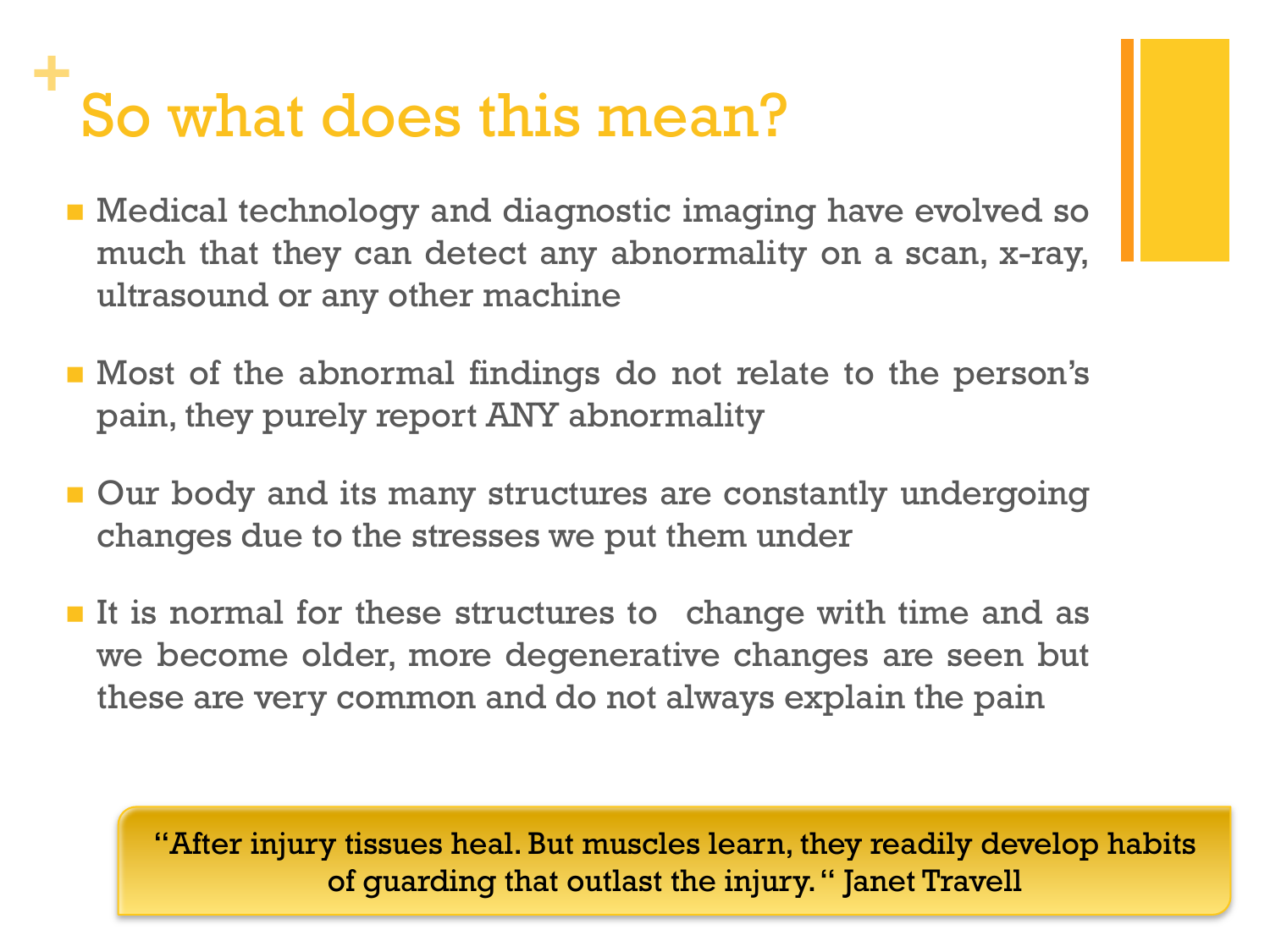## **+** So what does this mean?

- $\blacksquare$  The high incidence of abnormal scans in healthy pain-free people suggest that the scan is not the most important piece of the puzzle
- $\blacksquare$  The most important part is the patient's story
- $\blacksquare$  With non-specific back pain, there is no medical reason to have a scan
- **n** The examination must be done thoroughly and the treatment decision should not be based solely upon the scans
- $\blacksquare$  It is important to focus treatment on movement patterns and look at the body as a whole

"The brain doesn't think of a specific muscle, it thinks of movement. "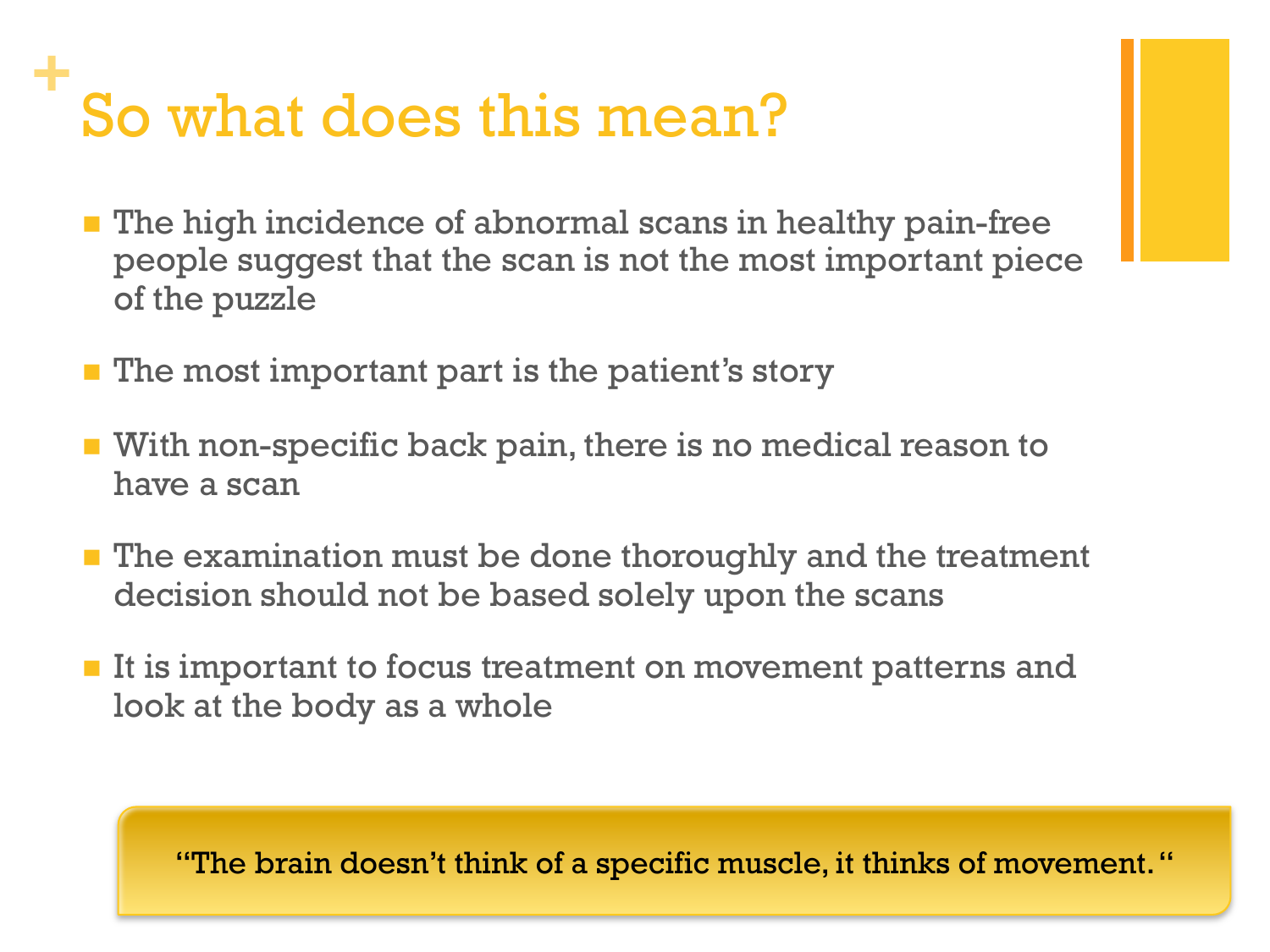

If a person has had a serious accident (fall from height, vehicle accident etc.) and immediate pain, then imagining is fundamental to diagnose or exclude fractures

#### **Do I need an MRI scan?**

**Not everyone with non-specific back pain needs a scan or an x-ray. It has** been shown that most changes occurring in your back are completely normal and the cause of your pain is very often not seen on a scan. The findings from these investigations most often **do not correlate** to the person's pain! We can usually predict what we will see on a scan. A scan can rule out a serious pathology although that occurs in only  $1\%$  of cases.

#### **Do I need an X-ray?**

**EX-rays show bones and they are only useful to show their alignment, structure** and integrity. X-rays are used to diagnose fractures, mal-alignment of vertebrae, scoliosis, disc height and other specific spinal conditions.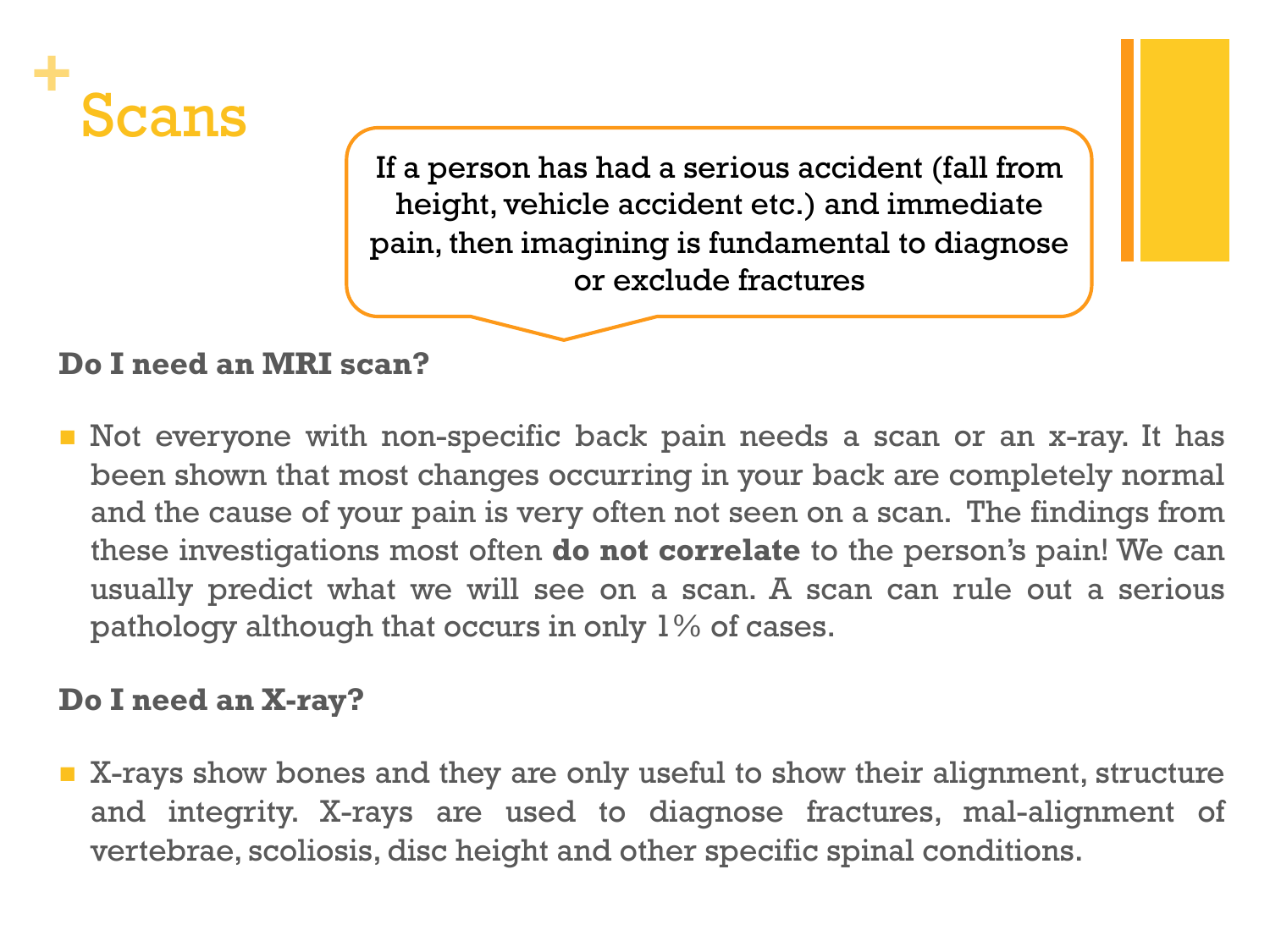

- **n** Scans and other diagnostic imaging are not very good at showing the specific reasons for a general backache
- n Many of the findings on MRI scans have been present for a long time and they can change over time (2/3 of disc herniations disappear within 6 months)
- If the imaging doesn't show anything specific, that is good news!
- The reason for pain is different in each person, it can be: a soft tissue injury, ligament or muscle strain, overuse injury, repetitive faulty movement patterns, incorrect technique, poor posture, not enough exercise and stretching etc.
- n In order to understand your pain, a specialized doctor or physiotherapist will be able to properly examine you and tell you more about what is causing your pain and what you can do to reduce it